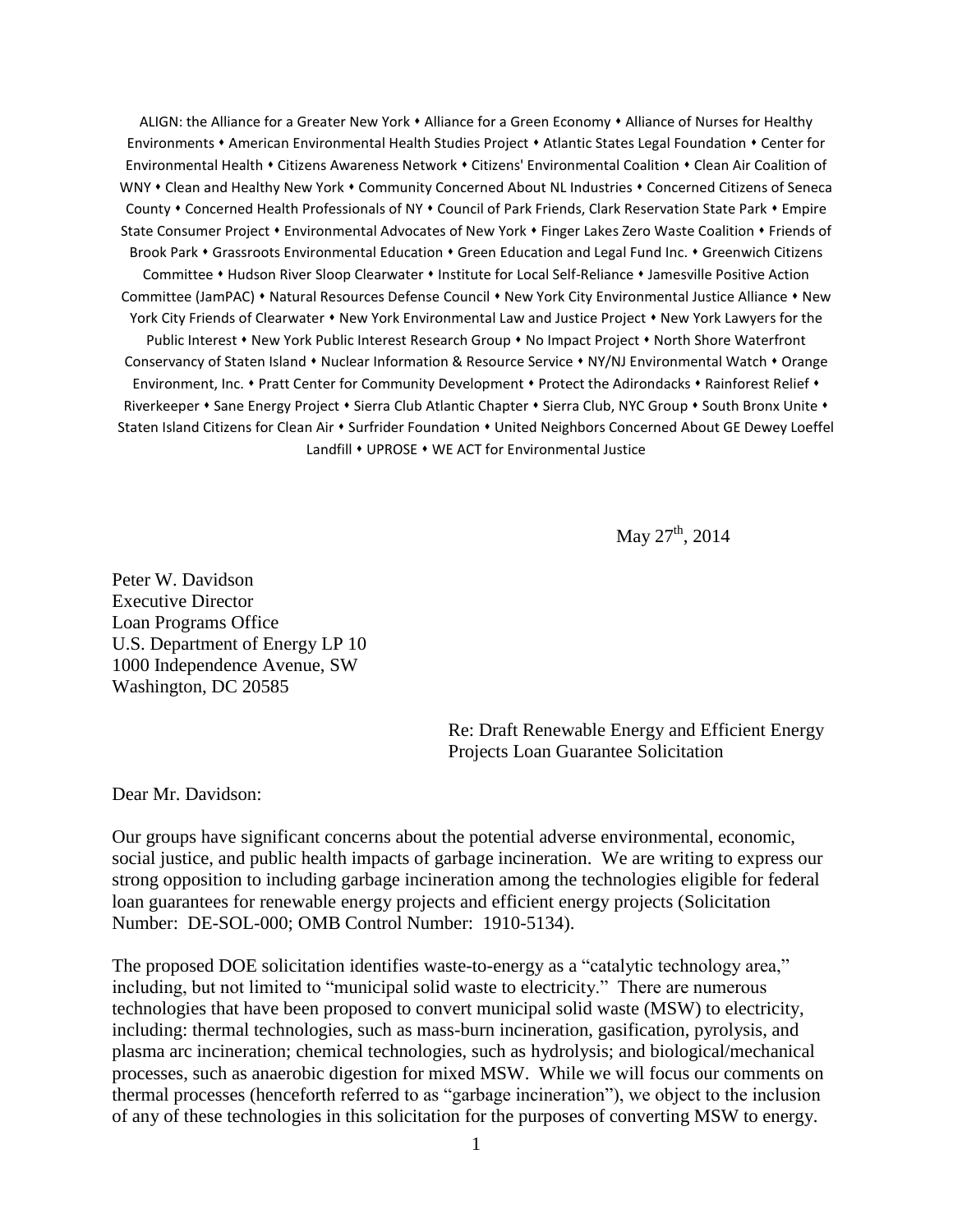Section 1703 of Title XVII of the Energy Policy Act of 2005 authorizes the U.S. Department of Energy to support innovative clean energy technologies that are typically unable to obtain conventional private financing due to high technology risks. In addition, the technologies must avoid, reduce, or sequester air pollutants or anthropogenic emissions of greenhouse gases.

An "Eligible Project" under this solicitation is a project located in the United States that: 1. Uses a) renewable energy systems, b) efficient electrical generation, transmission, and distribution technologies; or c) efficient end-use energy technologies, and

2. Meets both of the following requirements:

a) Avoids, reduces, or sequesters anthropogenic emission of greenhouse gases; and

b) Employs new or significantly improved technology as compared to commercial technologies in service in the U.S. at the time the guarantee is issued.

We object to the inclusion of garbage incineration in the Section 1703 federal loan guarantee program because it fails to meet the above criteria for eligibility.

First, municipal solid waste (MSW) is not a renewable fuel source. Most of the materials in the waste stream come from nonrenewable resources. State and federal waste management policies prioritize preventing or reducing waste generated. In contrast, garbage incinerators require a steady stream of waste for fuel and compete with recycling programs for some of the most carbon-rich components of the waste stream, such as plastic, wood and paper. Additionally, garbage incineration is extremely inefficient at generating energy due to the nature of the fuel source and the measures that must be taken to reduce hazardous air emissions.

Secondly, garbage incineration does not avoid, reduce or sequester anthropogenic emissions of greenhouse gases, in fact it is more polluting than coal on a per megawatt basis. Industry claims that incinerators release less greenhouse gas emissions than landfills are based on a number of false assumptions. Recycling and waste prevention are the preferred solid waste management practices, both of which avoid or significantly reduce anthropogenic emissions of greenhouse gases. Even landfilling, while undesirable, serves to sequester carbon from the atmosphere and preserves materials for future "mining" and reclamation rather than destroying them through combustion. Furthermore, measures can be taken to mitigate landfill GHG emissions through methane capture and diverting organic waste to composting facilities.

In DOE's briefing on the loan program solicitation, Slide 18 also notes that waste-to-energy can provide "ancillary environmental benefits." While this does not appear to be among the criteria for eligibility for the 1703 loan program, including it would give our groups even more grounds to oppose the eligibility of garbage incineration for clean energy funding. On a per megawatt basis, garbage incinerators emit far more mercury, heavy metals, acid gases, and other air pollutants than coal-fired power plants, as well as dioxins and furans, which are extremely potent carcinogens that are generated during the combustion of MSW.

Slide 18 further refers to the opportunity to "utilize an urban renewable energy resource." It has been widely documented that low-income communities of color in the United States, mostly in urban areas, have been disproportionately burdened with polluting facilities such as garbage incinerators. Providing federal incentives to construct more of these facilities will likely increase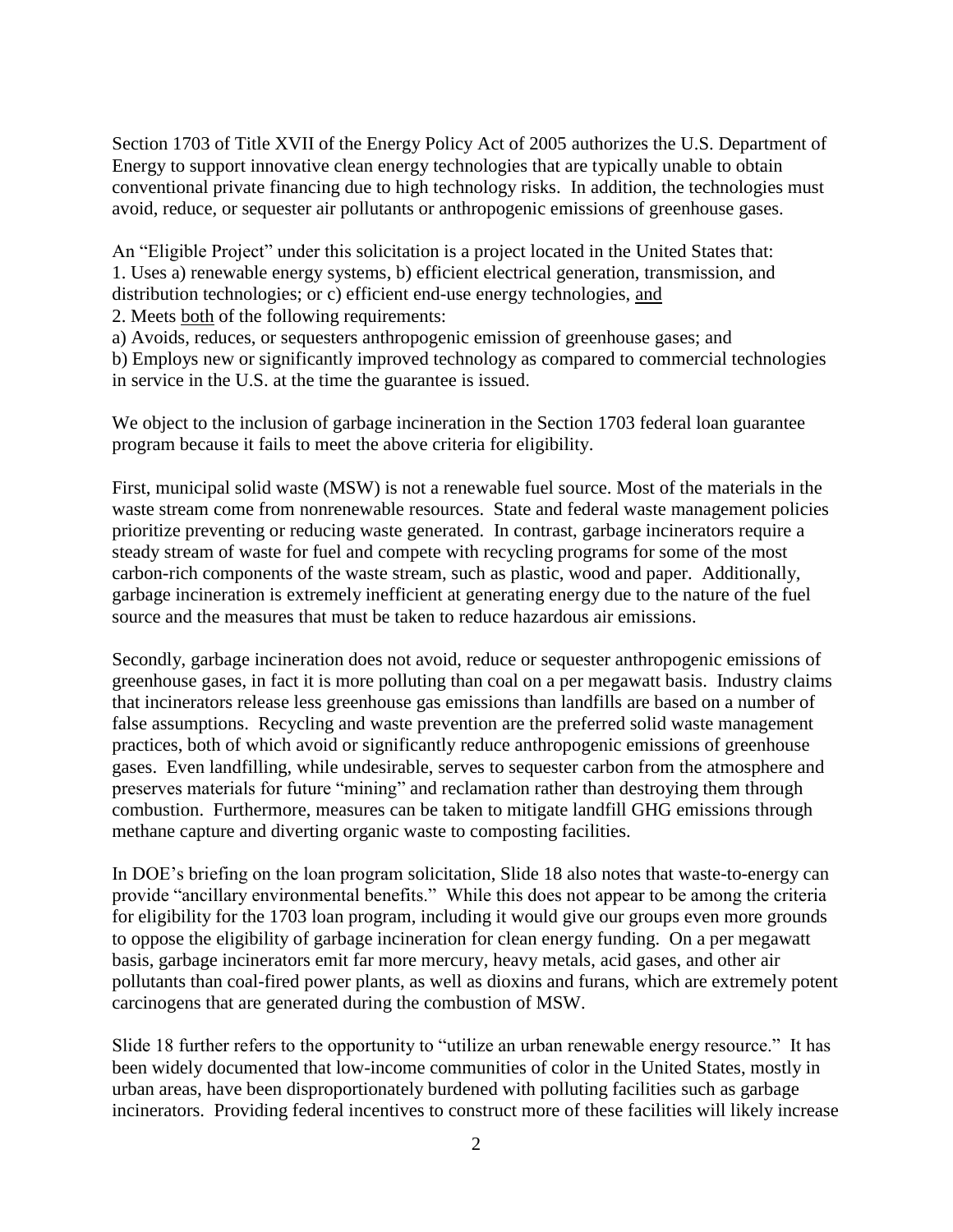the toxic burdens, and resulting adverse health impacts, in these communities. This is an environmental justice issue of great concern not only in New York State but across the country.

New York State has set an ambitious goal of reducing per capita waste generation 86% by 2030. This goal reflects the state's belief that through recycling, reuse, composting, and waste prevention we can minimize the actual amount of waste that must be discarded in either landfills or incinerators. The state's 2010 *Beyond Waste* plan emphasizes the value of managing the materials in our waste stream from a greenhouse gas perspective. There is far more embedded energy in our waste that can be recovered through recycling or reuse than can be generated through incinerating these materials.

For these and other reasons, New York State does not recognize garbage incineration (WTE) as renewable energy in most of its energy programs and policies. In 2009, in its most recent expression of legislative intent, the State Legislature excluded the combustion or pyrolysis of MSW from the definition of renewable energy sources.

New York's Renewable Portfolio Standard (RPS) does not include garbage incineration as a renewable energy technology, despite repeated attempts by the waste management industry to access clean energy funds. Most recently, Covanta petitioned the NYS Public Service Commission (PSC) in 2011 to include garbage incineration in the RPS program. Dozens of organizations, businesses, and elected officials, and thousands of individual citizens, weighed in with opposition to Covanta's petition, which Covanta eventually withdrew in the face of impending rejection by the PSC.

Among other things, Covanta's petition contended that garbage incineration was more efficient than landfill gas-to-energy (setting a very low bar for comparison), that the technology had changed significantly (in fact, while emissions have been regulated more stringently, the technology has not changed significantly since the 1990s), and that garbage incineration resulted in net carbon emissions reductions (a claim that was thoroughly debunked by numerous commenters). The N.Y.S. Department of Environmental Conservation, in its comments on Covanta's petition (attached), refuted these claims, stating that "Covanta's claim that WTEs provide greenhouse gas (GHG) emission benefits cannot be substantiated," and that "Covanta's contention that WTEs are superior to landfills from a GHG perspective is not supported by the record."

Despite the fact that the State of New York does not subsidize these technologies through its renewable and clean energy programs, we have witnessed considerable pressure to pilot experimental garbage incineration technologies here. In 2012, the Bloomberg Administration issued a Request for Proposals (RFP) for "new and emerging waste-to-energy technologies" which ultimately was shelved as a result of concerns raised about the emissions and viability of gasification, pyrolysis and plasma arc incineration, none of which have been proven to work on MSW on a commercial scale. Numerous other companies have expressed interest in building incinerators in New York, spurred in large part by federal subsidies, but have failed to obtain the necessary financing to proceed with their risky and unproven projects.

Currently, the only MSW gasification incinerator that has received a permit in New York is the Taylor Biomass Gasification Project in Orange County. Despite its name, the major fuel sources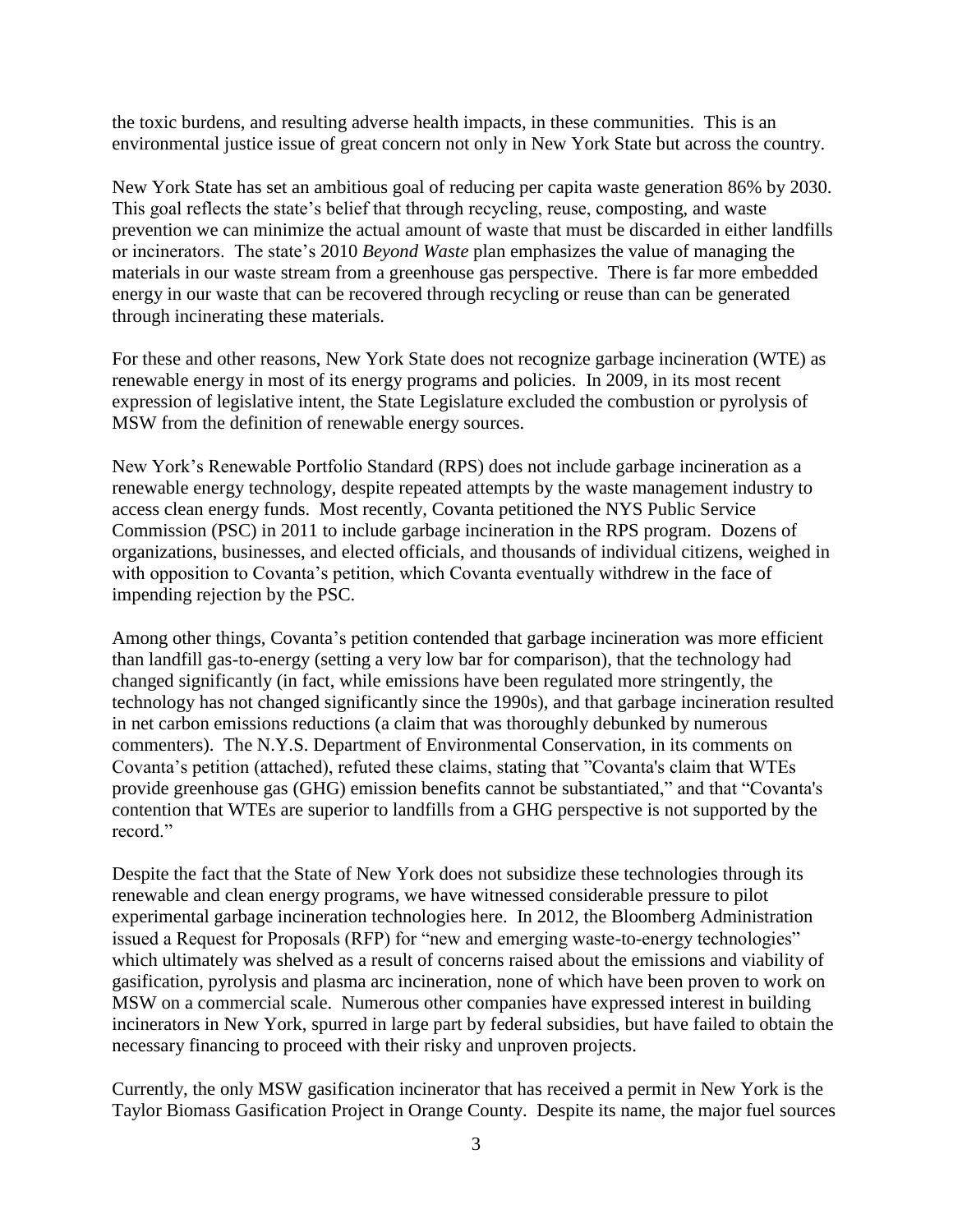for this facility will be MSW and construction and demolition debris. In 2009, Taylor Biomass applied for \$100 million in federal loan guarantees through the DOE's 1703 program.

Because of its precedential nature (this was the first facility using this technology to apply for the 1703 program), the Partnership for Policy Integrity (PFPI), at the request of several New York State groups, conducted a detailed review of Taylor's application and compared the facility's permit requirements with the requirements of the 1703 program. PFPI found significant discrepancies between the claims the company made to DOE and what the state permits allow for (see attached report). Far from being a "clean" energy project, the report revealed that the plant will be a large source of both conventional air pollutants and greenhouse gases. PFPI submitted these findings to the DOE last year and joined with several New York State groups in urging DOE to deny Taylor Biomass's petition.

There is absolutely no justification for including MSW waste-to-energy in a program designed to support clean and renewable energy technologies. Our groups support federal investments in energy projects that are truly clean. We should not be targeting our tax-payer backed federal loan guarantees to prop up polluting, dangerous, and inefficient technologies.

Thank you for your consideration.

Sincerely,

Matt Ryan Executive Director ALIGN: the Alliance for a Greater New York

Jessica Azulay Organizer Alliance for a Green Economy

Katie Huffing, RN, MS, CNM Director of Programs Alliance of Nurses for Healthy Environments

Paul Connett, Ph.D. **Director** American Environmental Health Studies Project

Sam Sage President Atlantic States Legal Foundation

Ansje Miller Eastern States Director Center for Environmental Health

Deb Katz Executive Director Citizens Awareness Network

Barbara Warren Executive Director Citizens' Environmental Coalition

Erin Heaney Executive Director Clean Air Coalition of WNY

Kathleen A. Curtis Executive Director Clean and Healthy New York

Anne Rabe Chairperson Community Concerned About NL Industries

Glen Silver President Concerned Citizens of Seneca County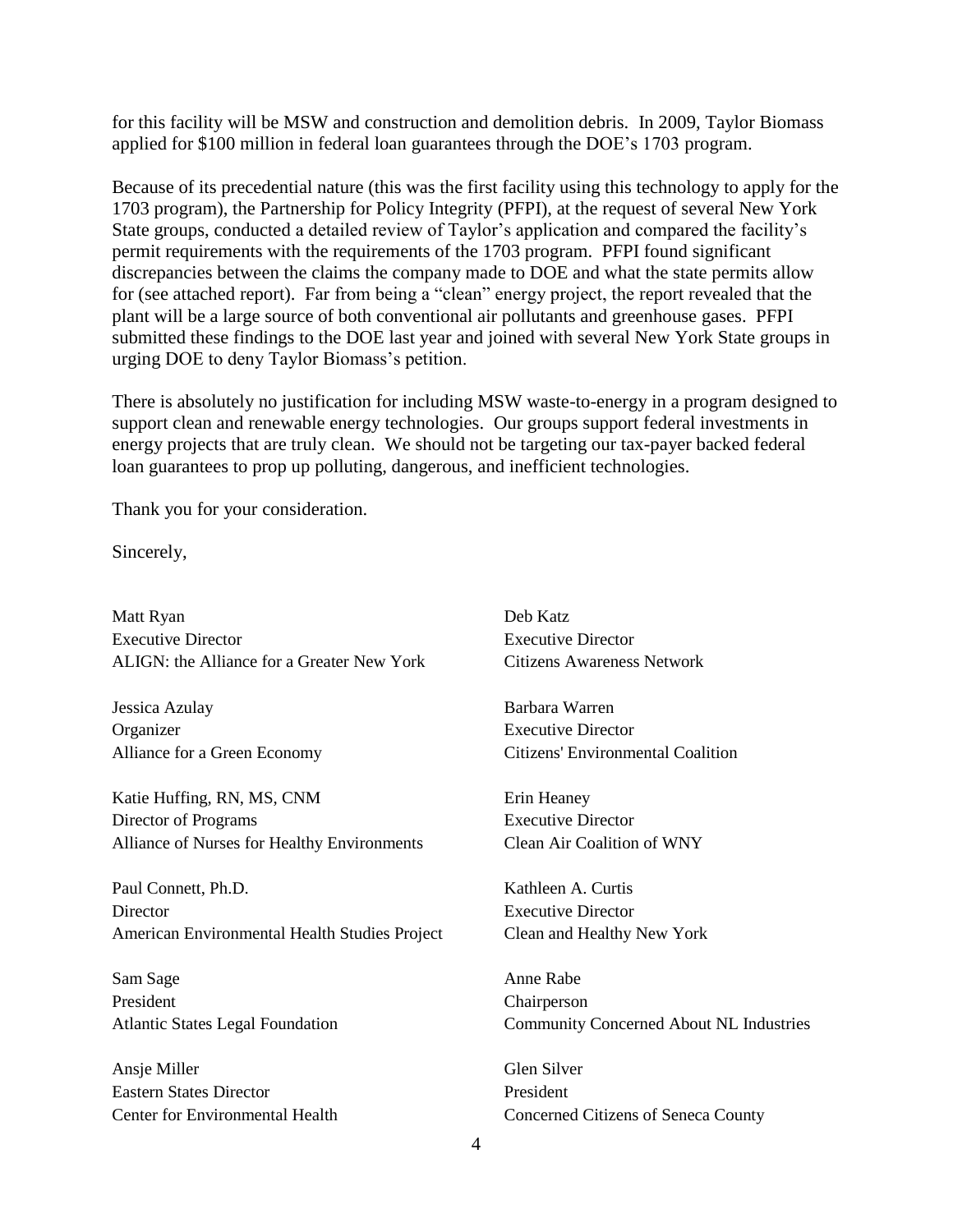Larysa Dryska, MD Co-Founder Concerned Health Professionals of NY

Martha Loew Chair Council of Park Friends, Clark Reservation State Park

Judy Braiman President Empire State Consumer Project

Peter Iwanowicz Executive Director Environmental Advocates of New York

Douglas C. Knipple, Ph. D. President Finger Lakes Zero Waste Coalition

Harry J. Bubbins **Director** Friends of Brook Park

Patti Wood Executive Director Grassroots Environmental Education

Mark Dunlea Chairperson Green Education and Legal Fund Inc.

Tracy Frisch Board of Directors Greenwich Citizens Committee

Manna Jo Greene Environmental Director Hudson River Sloop Clearwater

Neil Seldman President Institute for Local Self-Reliance Vicki Baker Chair Jamesville Positive Action Committee (JamPAC)

Allen Hershkowitz, Ph.D. Senior Scientist Natural Resources Defense Council

Eddie Bautista Executive Director New York City Environmental Justice Alliance

Donna Stein and Edie Kantrowitz President and Vice President New York City Friends of Clearwater

Joel Kupferman, Esq. Executive Director New York Environmental Law and Justice Project

Gavin Kearney Director, Environmental Justice New York Lawyers for the Public Interest

Laura Haight Senior Environmental Associate New York Public Interest Research Group

Colin Beavan Executive Director No Impact Project

Beryl A. Thurman Executive Director/President North Shore Waterfront Conservancy of Staten Island

Tim Judson Executive Director Nuclear Information & Resource Service

Joe Parrish NY/NJ Environmental Watch